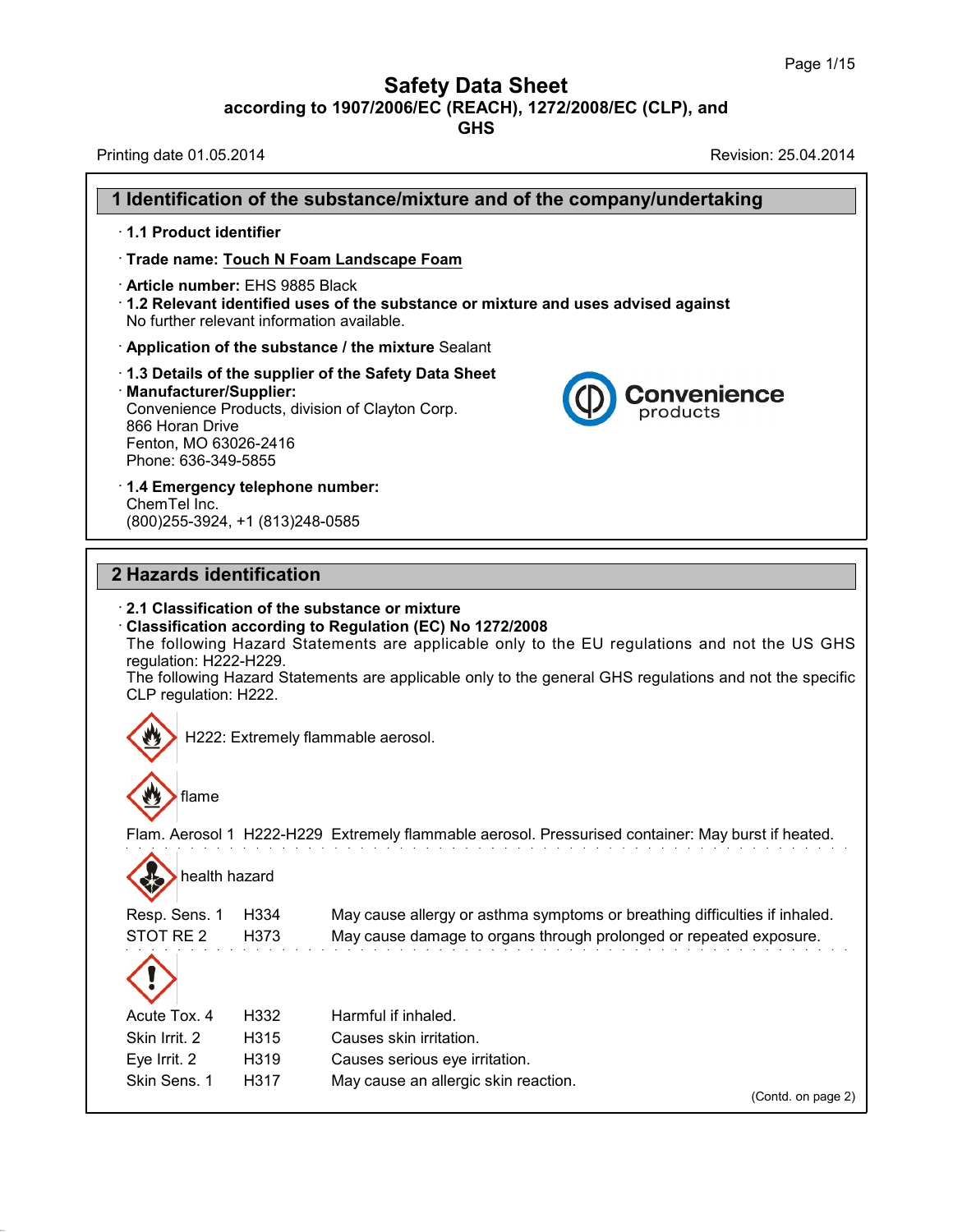**GHS**

Printing date 01.05.2014 **Revision: 25.04.2014** 

38.0.33

**Trade name: Touch N Foam Landscape Foam**

| STOT SE 3 H335<br>Classification according to Directive 67/548/EEC or Directive 1999/45/EC<br>Xn; Harmful<br>X<br>R <sub>20</sub> :<br>Harmful by inhalation.<br>Xn; Sensitising<br>R42/43:<br>May cause sensitisation by inhalation and skin contact.<br>X Xi; Irritant<br>R36/37/38: Irritating to eyes, respiratory system and skin.<br>F+; Extremely flammable<br>R <sub>12</sub> :<br>Extremely flammable.<br>Information concerning particular hazards for human and environment:<br>The product has to be labelled due to the calculation procedure of the "General Classification guideline for<br>preparations of the EU" in the latest valid version.<br>Warning! Pressurized container.<br><b>Classification system:</b><br>The classification is according to the latest editions of the EU-lists, and extended by company and<br>literature data.<br>The classification is in accordance with the latest editions of international substances lists, and is<br>supplemented by information from technical literature and by information provided by the company.<br>$\cdot$ 2.2 Label elements<br>Labelling according to Regulation (EC) No 1272/2008<br>The product is classified and labelled according to the CLP regulation.<br>· Hazard pictograms<br>GHS02 GHS07 GHS08<br><b>Signal word Danger</b><br>· Hazard-determining components of labelling:<br>diphenylmethanediisocyanate, isomeres and homologues<br>4,4'-methylenediphenyl diisocyanate<br><b>Hazard statements</b><br>The following Hazard Statements are applicable only to the EU regulations and not the US GHS<br>regulation: H222-H229.<br>The following Hazard Statements are applicable only to the general GHS regulations and not the specific<br>CLP regulation: H222.<br>H222: Extremely flammable aerosol.<br>H222-H229 Extremely flammable aerosol. Pressurised container: May burst if heated.<br>H332<br>Harmful if inhaled.<br>H315<br>Causes skin irritation.<br>H319<br>Causes serious eye irritation.<br>(Contd. on page 3) |  | (Contd. of page 1)<br>May cause respiratory irritation. |
|--------------------------------------------------------------------------------------------------------------------------------------------------------------------------------------------------------------------------------------------------------------------------------------------------------------------------------------------------------------------------------------------------------------------------------------------------------------------------------------------------------------------------------------------------------------------------------------------------------------------------------------------------------------------------------------------------------------------------------------------------------------------------------------------------------------------------------------------------------------------------------------------------------------------------------------------------------------------------------------------------------------------------------------------------------------------------------------------------------------------------------------------------------------------------------------------------------------------------------------------------------------------------------------------------------------------------------------------------------------------------------------------------------------------------------------------------------------------------------------------------------------------------------------------------------------------------------------------------------------------------------------------------------------------------------------------------------------------------------------------------------------------------------------------------------------------------------------------------------------------------------------------------------------------------------------------------------------------------------------------------------------------------------|--|---------------------------------------------------------|
|                                                                                                                                                                                                                                                                                                                                                                                                                                                                                                                                                                                                                                                                                                                                                                                                                                                                                                                                                                                                                                                                                                                                                                                                                                                                                                                                                                                                                                                                                                                                                                                                                                                                                                                                                                                                                                                                                                                                                                                                                                |  |                                                         |
|                                                                                                                                                                                                                                                                                                                                                                                                                                                                                                                                                                                                                                                                                                                                                                                                                                                                                                                                                                                                                                                                                                                                                                                                                                                                                                                                                                                                                                                                                                                                                                                                                                                                                                                                                                                                                                                                                                                                                                                                                                |  |                                                         |
|                                                                                                                                                                                                                                                                                                                                                                                                                                                                                                                                                                                                                                                                                                                                                                                                                                                                                                                                                                                                                                                                                                                                                                                                                                                                                                                                                                                                                                                                                                                                                                                                                                                                                                                                                                                                                                                                                                                                                                                                                                |  |                                                         |
|                                                                                                                                                                                                                                                                                                                                                                                                                                                                                                                                                                                                                                                                                                                                                                                                                                                                                                                                                                                                                                                                                                                                                                                                                                                                                                                                                                                                                                                                                                                                                                                                                                                                                                                                                                                                                                                                                                                                                                                                                                |  |                                                         |
|                                                                                                                                                                                                                                                                                                                                                                                                                                                                                                                                                                                                                                                                                                                                                                                                                                                                                                                                                                                                                                                                                                                                                                                                                                                                                                                                                                                                                                                                                                                                                                                                                                                                                                                                                                                                                                                                                                                                                                                                                                |  |                                                         |
|                                                                                                                                                                                                                                                                                                                                                                                                                                                                                                                                                                                                                                                                                                                                                                                                                                                                                                                                                                                                                                                                                                                                                                                                                                                                                                                                                                                                                                                                                                                                                                                                                                                                                                                                                                                                                                                                                                                                                                                                                                |  |                                                         |
|                                                                                                                                                                                                                                                                                                                                                                                                                                                                                                                                                                                                                                                                                                                                                                                                                                                                                                                                                                                                                                                                                                                                                                                                                                                                                                                                                                                                                                                                                                                                                                                                                                                                                                                                                                                                                                                                                                                                                                                                                                |  |                                                         |
|                                                                                                                                                                                                                                                                                                                                                                                                                                                                                                                                                                                                                                                                                                                                                                                                                                                                                                                                                                                                                                                                                                                                                                                                                                                                                                                                                                                                                                                                                                                                                                                                                                                                                                                                                                                                                                                                                                                                                                                                                                |  |                                                         |
|                                                                                                                                                                                                                                                                                                                                                                                                                                                                                                                                                                                                                                                                                                                                                                                                                                                                                                                                                                                                                                                                                                                                                                                                                                                                                                                                                                                                                                                                                                                                                                                                                                                                                                                                                                                                                                                                                                                                                                                                                                |  |                                                         |
|                                                                                                                                                                                                                                                                                                                                                                                                                                                                                                                                                                                                                                                                                                                                                                                                                                                                                                                                                                                                                                                                                                                                                                                                                                                                                                                                                                                                                                                                                                                                                                                                                                                                                                                                                                                                                                                                                                                                                                                                                                |  |                                                         |
|                                                                                                                                                                                                                                                                                                                                                                                                                                                                                                                                                                                                                                                                                                                                                                                                                                                                                                                                                                                                                                                                                                                                                                                                                                                                                                                                                                                                                                                                                                                                                                                                                                                                                                                                                                                                                                                                                                                                                                                                                                |  |                                                         |
|                                                                                                                                                                                                                                                                                                                                                                                                                                                                                                                                                                                                                                                                                                                                                                                                                                                                                                                                                                                                                                                                                                                                                                                                                                                                                                                                                                                                                                                                                                                                                                                                                                                                                                                                                                                                                                                                                                                                                                                                                                |  |                                                         |
|                                                                                                                                                                                                                                                                                                                                                                                                                                                                                                                                                                                                                                                                                                                                                                                                                                                                                                                                                                                                                                                                                                                                                                                                                                                                                                                                                                                                                                                                                                                                                                                                                                                                                                                                                                                                                                                                                                                                                                                                                                |  |                                                         |
|                                                                                                                                                                                                                                                                                                                                                                                                                                                                                                                                                                                                                                                                                                                                                                                                                                                                                                                                                                                                                                                                                                                                                                                                                                                                                                                                                                                                                                                                                                                                                                                                                                                                                                                                                                                                                                                                                                                                                                                                                                |  |                                                         |
|                                                                                                                                                                                                                                                                                                                                                                                                                                                                                                                                                                                                                                                                                                                                                                                                                                                                                                                                                                                                                                                                                                                                                                                                                                                                                                                                                                                                                                                                                                                                                                                                                                                                                                                                                                                                                                                                                                                                                                                                                                |  |                                                         |
|                                                                                                                                                                                                                                                                                                                                                                                                                                                                                                                                                                                                                                                                                                                                                                                                                                                                                                                                                                                                                                                                                                                                                                                                                                                                                                                                                                                                                                                                                                                                                                                                                                                                                                                                                                                                                                                                                                                                                                                                                                |  |                                                         |
|                                                                                                                                                                                                                                                                                                                                                                                                                                                                                                                                                                                                                                                                                                                                                                                                                                                                                                                                                                                                                                                                                                                                                                                                                                                                                                                                                                                                                                                                                                                                                                                                                                                                                                                                                                                                                                                                                                                                                                                                                                |  |                                                         |
|                                                                                                                                                                                                                                                                                                                                                                                                                                                                                                                                                                                                                                                                                                                                                                                                                                                                                                                                                                                                                                                                                                                                                                                                                                                                                                                                                                                                                                                                                                                                                                                                                                                                                                                                                                                                                                                                                                                                                                                                                                |  |                                                         |
|                                                                                                                                                                                                                                                                                                                                                                                                                                                                                                                                                                                                                                                                                                                                                                                                                                                                                                                                                                                                                                                                                                                                                                                                                                                                                                                                                                                                                                                                                                                                                                                                                                                                                                                                                                                                                                                                                                                                                                                                                                |  |                                                         |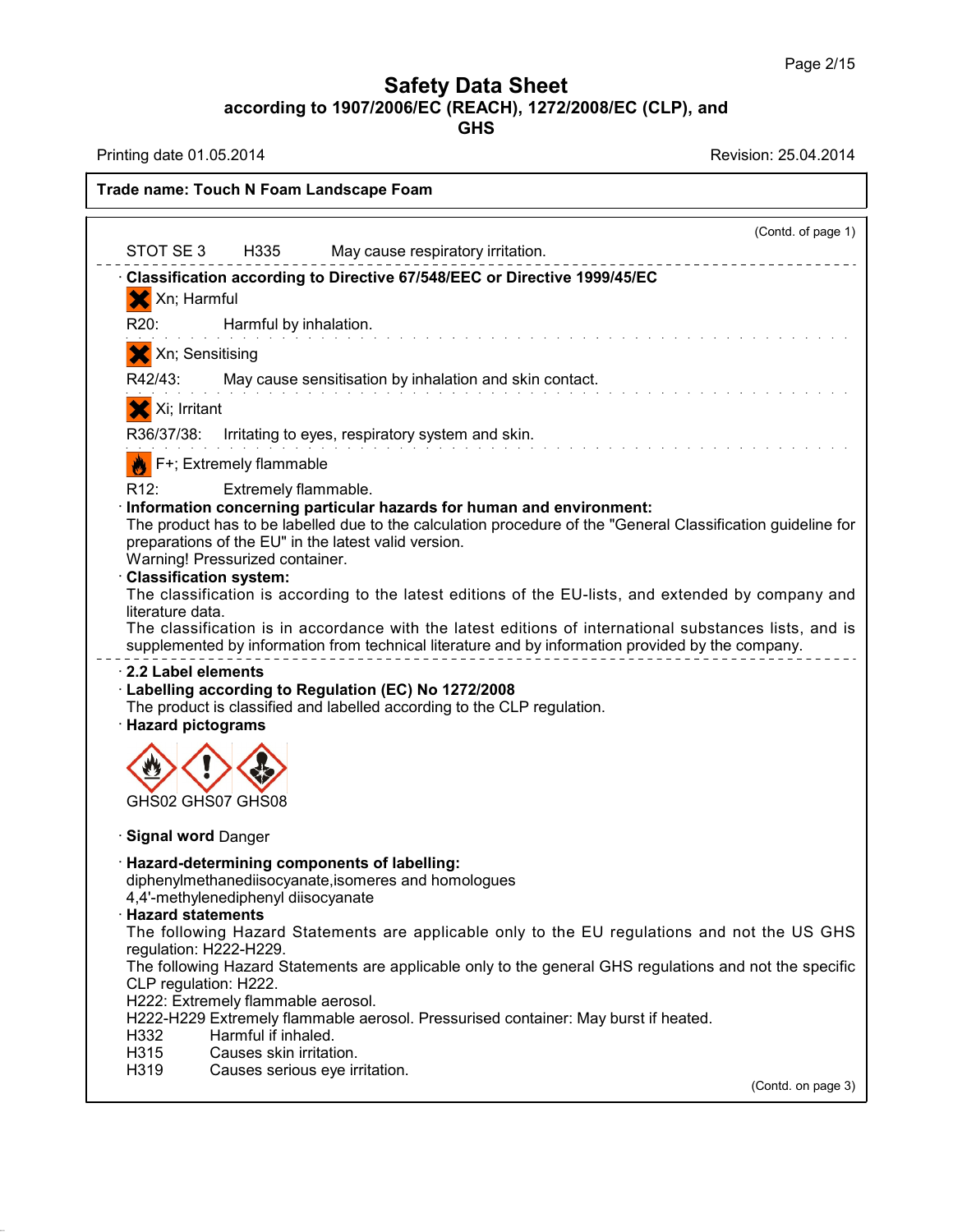**GHS**

Printing date 01.05.2014 **Review 1.03.2014** Revision: 25.04.2014

38.0.33

**Trade name: Touch N Foam Landscape Foam** (Contd. of page 2) H334 May cause allergy or asthma symptoms or breathing difficulties if inhaled.<br>H317 May cause an allergic skin reaction. H317 May cause an allergic skin reaction.<br>H335 May cause respiratory irritation. May cause respiratory irritation. H373 May cause damage to organs through prolonged or repeated exposure. **Precautionary statements**<br>P210 Keep away from P210 Keep away from heat/sparks/open flames/hot surfaces. - No smoking.<br>P251 Pressurized container: Do not pierce or burn, even after use. P251 Pressurized container: Do not pierce or burn, even after use.<br>P211 Do not spray on an open flame or other ignition source. P211 Do not spray on an open flame or other ignition source.<br>P281 Use personal protective equipment as required. P281 Use personal protective equipment as required.<br>P202 Do not handle until all safety precautions have b Do not handle until all safety precautions have been read and understood. P260 Do not breathe mist/vapours/spray. P308+P313 IF exposed or concerned: Get medical advice/attention. P342+P311 If experiencing respiratory symptoms: Call a POISON CENTER/doctor. P410+P412 Protect from sunlight. Do not expose to temperatures exceeding 50 °C/122 °F. · **Additional information:** Contains isocyanates. May produce an allergic reaction. Pressurized container: protect from sunlight and do not expose to temperatures exceeding 50°C. Do not pierce or burn, even after use. Do not spray on a naked flame or any incandescent material. Keep away from sources of ignition - No smoking. Buildup of explosive mixtures possible without sufficient ventilation. · **Hazard description:** · **WHMIS-symbols:** A - Compressed gas B5 - Flammable aerosol D2A - Very toxic material causing other toxic effects · **NFPA ratings (scale 0 - 4)**  $\frac{2}{\sqrt{1}}$  Reactivity = 1  $\frac{4}{1}$  Fire = 4  $Health = 2$ · **HMIS-ratings (scale 0 - 4) HEALTH** FIRE  $\begin{array}{|c|c|c|c|c|}\n\hline\n\text{FIRE} & \text{4} & \text{Fire} = 4 \\
\hline\n\end{array}$ REALTH 2 Health = \*2<br>FIRE 4 Fire = 4<br>REACTIVITY [1] Reactivity = 1  $\overline{2}$  Health = \*2 \* - Indicates a long term health hazard from repeated or prolonged exposures. · **HMIS Long Term Health Hazard Substances** 9016-87-9 diphenylmethanediisocyanate, isomeres and homologues 101-68-8 4,4'-methylenediphenyl diisocyanate · **2.3 Other hazards** · **Results of PBT and vPvB assessment** · **PBT:** Not applicable. (Contd. on page 4)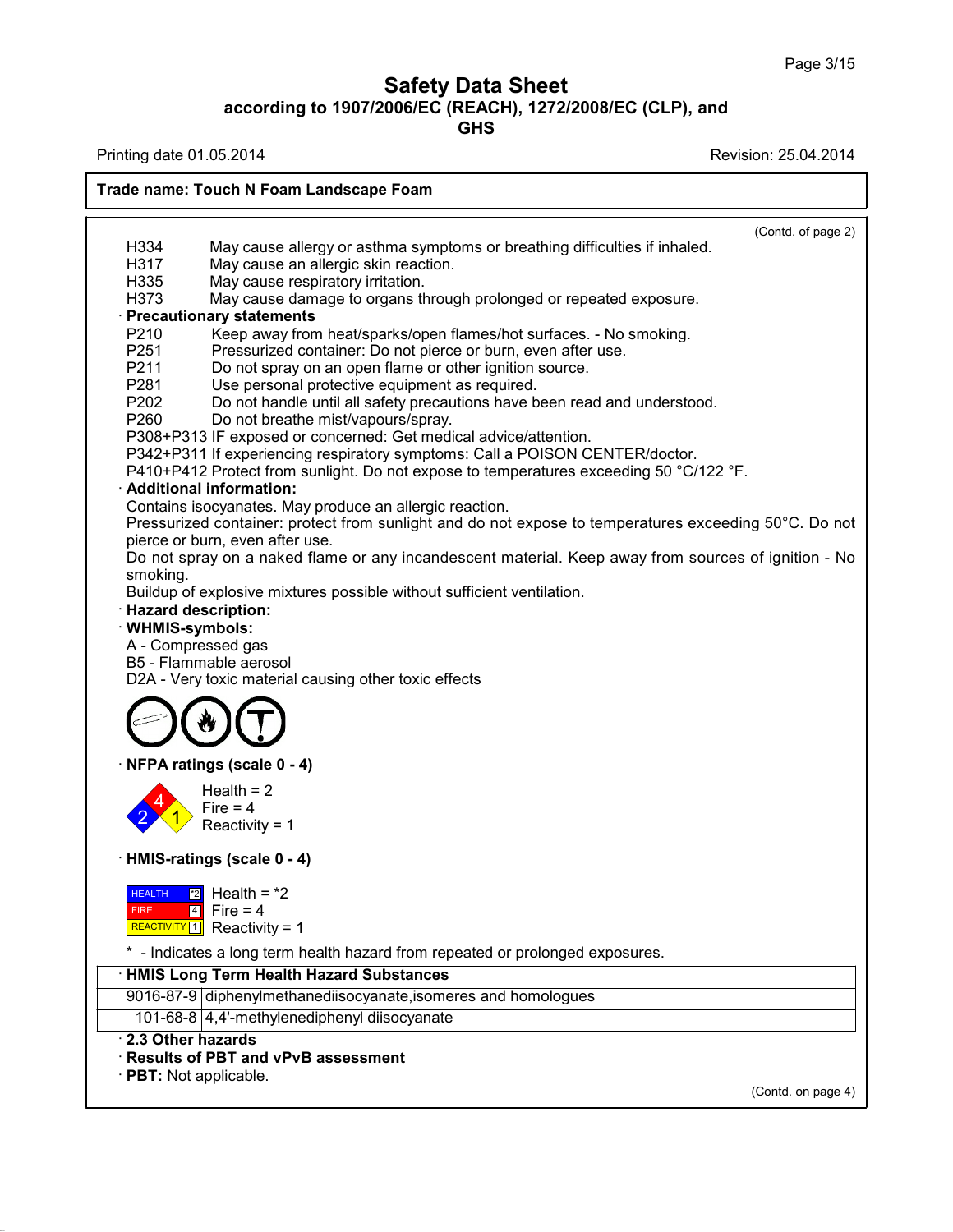Printing date 01.05.2014 **Printing date 01.05.2014** 

(Contd. of page 3)

#### **Trade name: Touch N Foam Landscape Foam**

· **vPvB:** Not applicable.

**3 Composition/information on ingredients** · **3.2 Mixtures** · **Description:** Mixture of substances listed below with nonhazardous additions. · **Dangerous components:** CAS: 9016-87-9 diphenylmethanediisocyanate,isomeres and homologues  $\times$  Xn R20;  $\times$  Xn R42/43;  $\times$  Xi R36/37/38 Carc. Cat. 3 **B** Resp. Sens. 1, H334; STOT RE 2, H373 Acute Tox. 4, H332; Skin Irrit. 2, H315; Eye Irrit. 2, H319; Skin Sens. 1, H317; STOT SE 3, H335 20-40% CAS: 101-68-8 EINECS: 202-966-0 Index number: 615-005-00-9 4,4'-methylenediphenyl diisocyanate **X** Xn R20; X Xn R42/43; X Xi R36/37/38 Carc. Cat. 3 Resp. Sens. 1, H334; STOT RE 2, H373 Acute Tox. 4, H332; Skin Irrit. 2, H315; Eye Irrit. 2, H319; Skin Sens. 1, H317; STOT SE 3, H335 10-20% CAS: 13674-84-5 | tris(2-chlorisopropyl)-phosphate R52/53 Aquatic Chronic 3, H412 10-20% CAS: 115-10-6 EINECS: 204-065-8 Index number: 603-019-00-8 dimethyl ether  $\bigtriangledown$ F+ R12  $\overline{\textcircled{}}$  Flam. Gas 1, H220 **EXPress. Gas, H280** 5-10% CAS: 72-28-5 **Isobutane**  $\bigwedge$  F+ R12  $\circledcirc$  Flam. Gas 1, H220 1-5% CAS: 74-98-6 EINECS: 200-827-9 Index number: 601-003-00-5 propane  $\bigcirc$  F+ R12 **S** Flam. Gas 1, H220 **EXPress. Gas, H280** 1-5% CAS: 1333-86-4 EINECS: 215-609-9 Carbon black  $\times$  Xn R40 Carc. Cat. 3 Carc. 2, H351 1-5%

· **Additional information:** For the wording of the listed risk phrases refer to section 16.

## **4 First aid measures**

#### · **4.1 Description of first aid measures**

#### · **General information:**

38.0.33

Immediately remove any clothing soiled by the product.

(Contd. on page 5)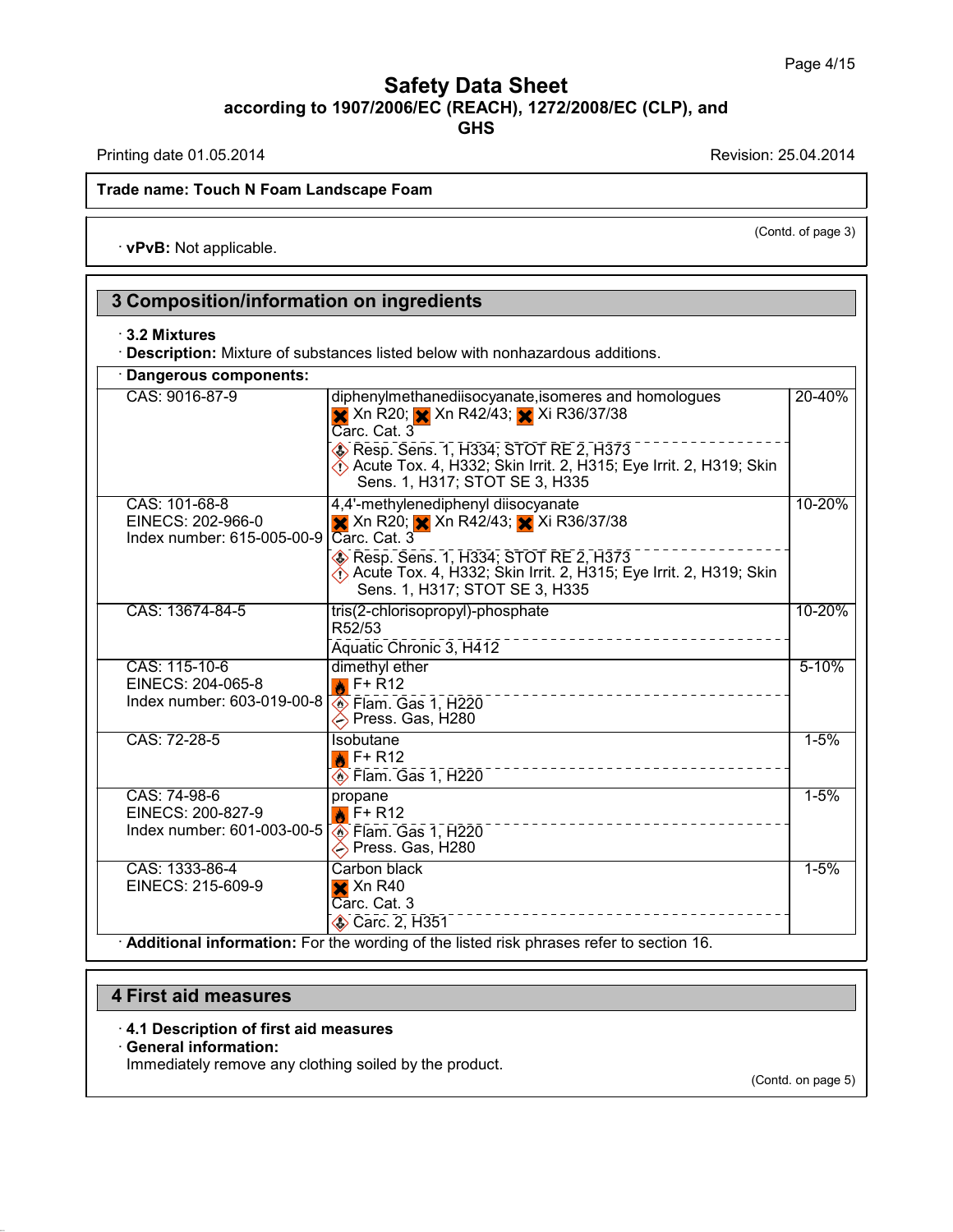**GHS**

Printing date 01.05.2014 **Printing date 01.05.2014** 

38.0.33

### **Trade name: Touch N Foam Landscape Foam**

(Contd. of page 4) Symptoms of poisoning may even occur after several hours; therefore medical observation for at least 48 hours after the accident. Take affected persons out into the fresh air. · **After inhalation:** Supply fresh air; consult doctor in case of complaints. Provide oxygen treatment if affected person has difficulty breathing. In case of unconsciousness place patient stably in side position for transportation. · **After skin contact:** Immediately wash with water and soap and rinse thoroughly. Do not pull solidified product off the skin. If skin irritation continues, consult a doctor. · **After eye contact:** Immediately remove contact lenses if possible. Rinse opened eye for several minutes under running water. Then consult a doctor. · **After swallowing:** Rinse out mouth and then drink plenty of water. Do not induce vomiting; call for medical help immediately. · **4.2 Most important symptoms and effects, both acute and delayed** Asthma attacks Headache Breathing difficulty Allergic reactions Coughing Nausea Gastric or intestinal disorders when ingested. Irritant to skin and mucous membranes. Irritant to eyes. Dizziness **Disorientation** · **Hazards** Danger of impaired breathing. Danger of disturbed cardiac rhythm. Danger of pulmonary oedema. Danger of pneumonia. Danger of convulsion. · **4.3 Indication of any immediate medical attention and special treatment needed** Severe allergic skin reaction, bronchial spasms and anaphylactic shock are possible. Treat skin and mucous membrane with antihistamine and corticoid preparations. In cases of irritation to the lungs, initial treatment with cortical steroid inhalants. Monitor circulation. If necessary oxygen respiration treatment. Medical supervision for at least 48 hours. Contains isocyanates. May produce an allergic reaction.

(Contd. on page 6)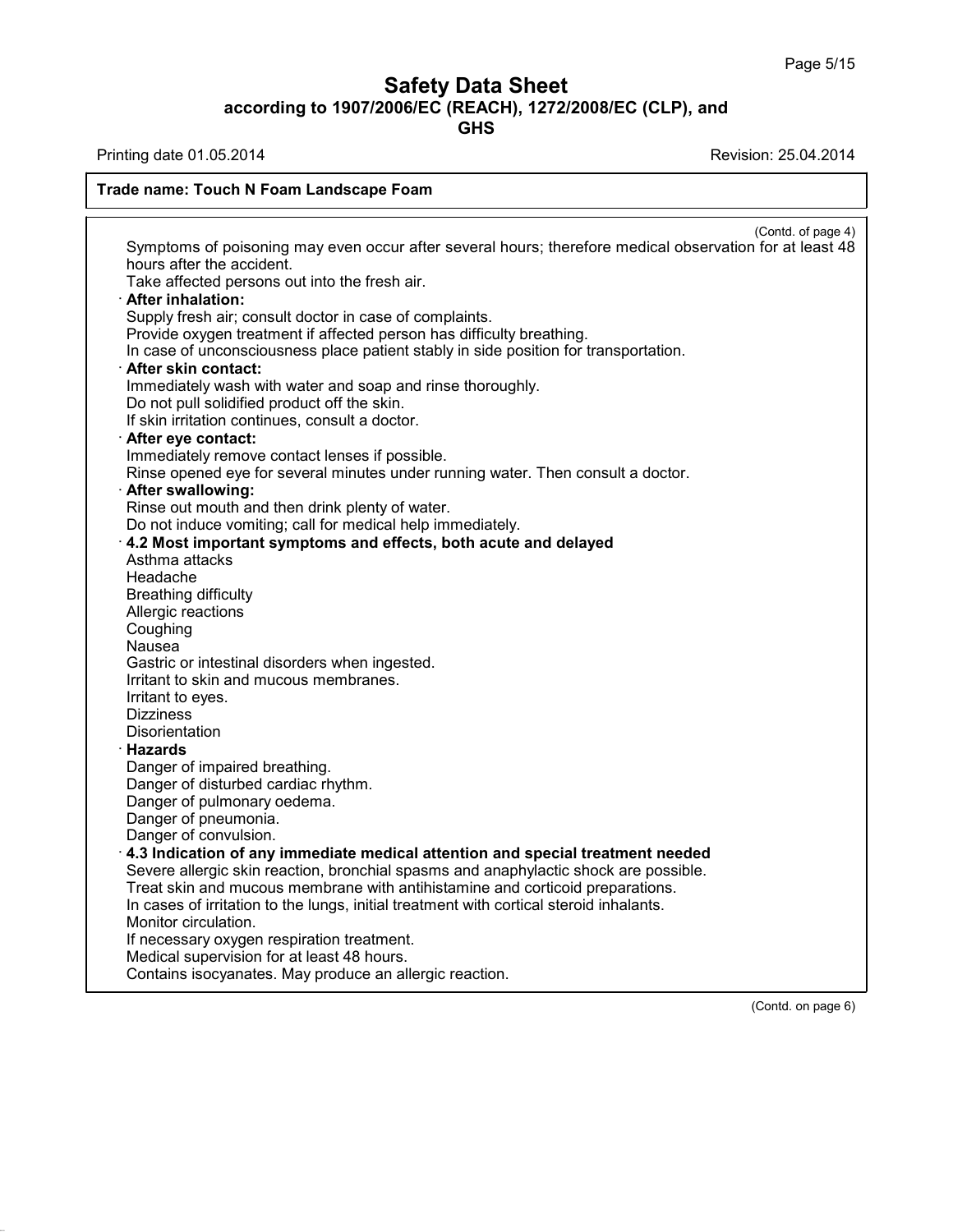Printing date 01.05.2014 **Printing date 01.05.2014** 

#### **Trade name: Touch N Foam Landscape Foam**

(Contd. of page 5)

## **5 Firefighting measures**

## · **5.1 Extinguishing media**

#### · **Suitable extinguishing agents:**

CO2, powder or water spray. Fight larger fires with water spray or alcohol resistant foam. Water in flooding quantities.

- · **For safety reasons unsuitable extinguishing agents:** None.
- · **5.2 Special hazards arising from the substance ormixture**
- Danger of receptacles bursting because of high vapour pressure when heated.
- During heating or in case of fire poisonous gases are produced.
- · **5.3 Advice for firefighters**

## · **Protective equipment:**

Wear self-contained respiratory protective device.

Wear fully protective suit.

#### · **Additional information**

Leaking gas fire: Do not extinguish, unless leak can be stopped safely.

Eliminate all ignition sources if safe to do so.

Cool endangered receptacles with water spray.

## **6 Accidental release measures**

#### · **6.1 Personal precautions, protective equipment and emergency procedures** Use respiratory protective device against the effects of fumes/dust/aerosol. Wear protective equipment. Keep unprotected persons away. Ensure adequate ventilation Keep away from ignition sources. Protect from heat. Isolate area and prevent access. Keep people at a distance and stay on the windward side. · **6.2 Environmental precautions:** Do not allow to enter sewers/ surface or ground water. · **6.3 Methods and material for containment and cleaning up:** Allow to solidify. Pick up mechanically. Send for recovery or disposal in suitable receptacles. Dispose contaminated material as waste according to item 13. Ensure adequate ventilation. · **6.4 Reference to other sections** See Section 7 for information on safe handling. See Section 8 for information on personal protection equipment. See Section 13 for disposal information.

## **7 Handling and storage**

38.0.33

### · **7.1 Precautions for safe handling**

Keep away from heat and direct sunlight. Use only in well ventilated areas.

(Contd. on page 7)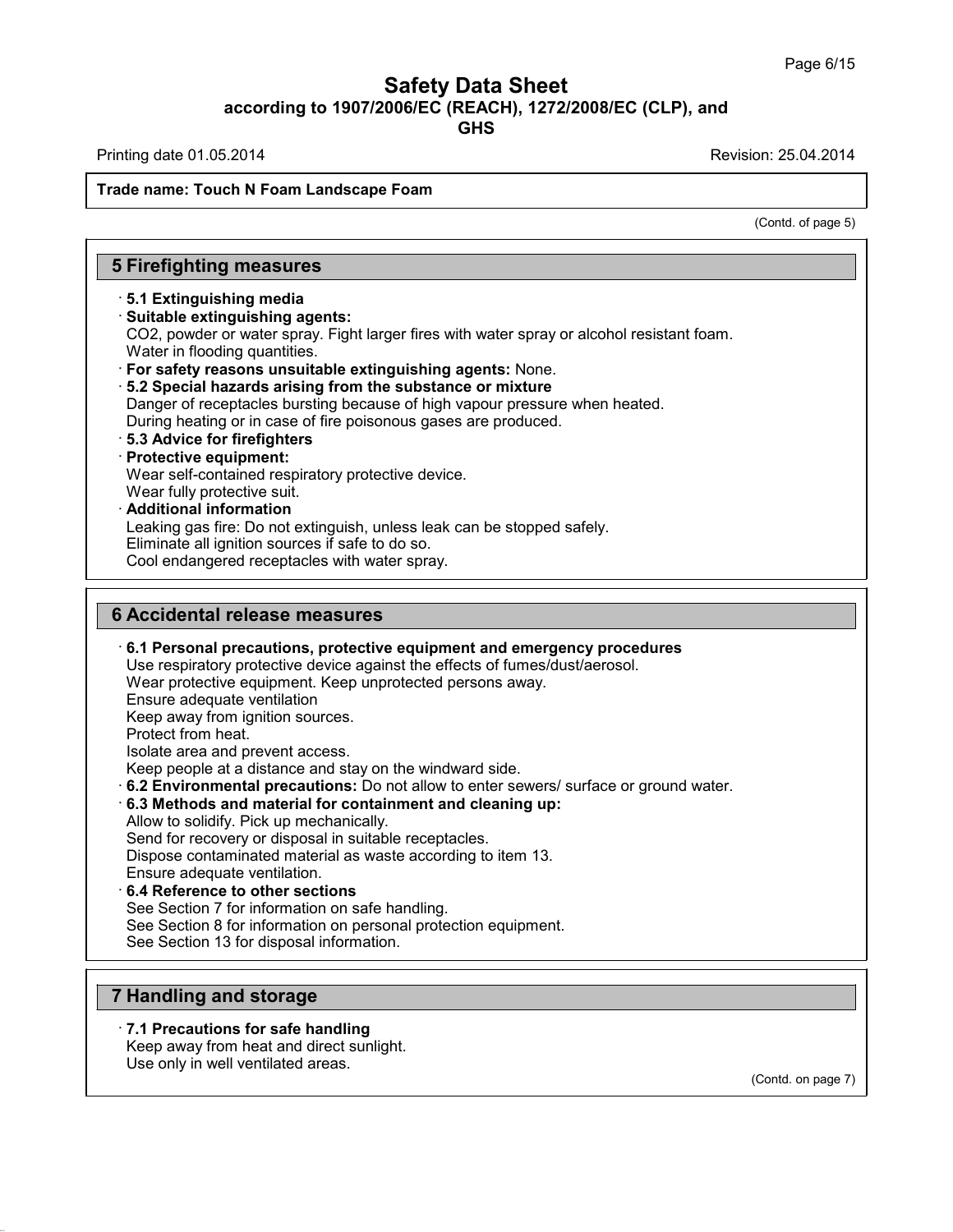T

## **Safety Data Sheet according to 1907/2006/EC (REACH), 1272/2008/EC (CLP),and**

**GHS**

Printing date 01.05.2014 **Revision: 25.04.2014** 

38.0.33

| (Contd. of page 6)                                                                                                                                                                                                                                                                              |
|-------------------------------------------------------------------------------------------------------------------------------------------------------------------------------------------------------------------------------------------------------------------------------------------------|
| Information about fire - and explosion protection:                                                                                                                                                                                                                                              |
| Keep ignition sources away - Do not smoke.                                                                                                                                                                                                                                                      |
| Protect against electrostatic charges.                                                                                                                                                                                                                                                          |
| Keep respiratory protective device available.                                                                                                                                                                                                                                                   |
| Pressurized container: protect from sunlight and do not expose to temperatures exceeding 50 °C, i.e.<br>electric lights. Do not pierce or burn, even after use.<br>Do not spray onto a naked flame or any incandescent material.<br>Emergency cooling must be available in case of nearby fire. |
| .7.2 Conditions for safe storage, including any incompatibilities<br>· Storage:<br>Requirements to be met by storerooms and receptacles:<br>Store in a cool location.                                                                                                                           |
| Observe official regulations on storing packagings with pressurized containers.<br>Provide ventilation for receptacles.                                                                                                                                                                         |
| Avoid storage near extreme heat, ignition sources or open flame.                                                                                                                                                                                                                                |
| Information about storage in one common storage facility:                                                                                                                                                                                                                                       |
| Store away from foodstuffs.                                                                                                                                                                                                                                                                     |
| Store away from oxidizing agents.                                                                                                                                                                                                                                                               |
| · Further information about storage conditions:                                                                                                                                                                                                                                                 |
| Protect from heat and direct sunlight.                                                                                                                                                                                                                                                          |
| Store in a cool place. Heat will increase pressure and may lead to the receptacle bursting.<br>.7.3 Specific end use(s) No further relevant information available.                                                                                                                              |

## **8 Exposure controls/personal protection**

· **Additional information about design of technical facilities:** No further data; see item 7.

| 8.1 Control parameters  | Ingredients with limit values that require monitoring at the workplace:                                                      |  |
|-------------------------|------------------------------------------------------------------------------------------------------------------------------|--|
|                         | 101-68-8 4,4'-methylenediphenyl diisocyanate                                                                                 |  |
| PEL (USA)               | Ceiling limit: 0,2 mg/m <sup>3</sup> , 0,02 ppm                                                                              |  |
| REL (USA)               | Long-term value: 0,05 mg/m <sup>3</sup> , 0,005 ppm<br>Ceiling limit: $0.2^*$ mg/m <sup>3</sup> , $0.02^*$ ppm<br>$*$ 10-min |  |
| TLV (USA)               | Long-term value: $0.051$ mg/m <sup>3</sup> , $0.005$ ppm                                                                     |  |
|                         | EL (Canada) Short-term value: C 0,01 ppm<br>Long-term value: 0,005 ppm<br>Skin: S                                            |  |
|                         | EV (Canada)   Long-term value: 0,005 ppm                                                                                     |  |
| 115-10-6 dimethyl ether |                                                                                                                              |  |
|                         | IOELV (EU)   Long-term value: 1920 mg/m <sup>3</sup> , 1000 ppm                                                              |  |
|                         | WEEL (USA) Long-term value: 1000 ppm                                                                                         |  |
|                         | EL (Canada)   Long-term value: 1000 ppm                                                                                      |  |
|                         | (Contd. on page 8)                                                                                                           |  |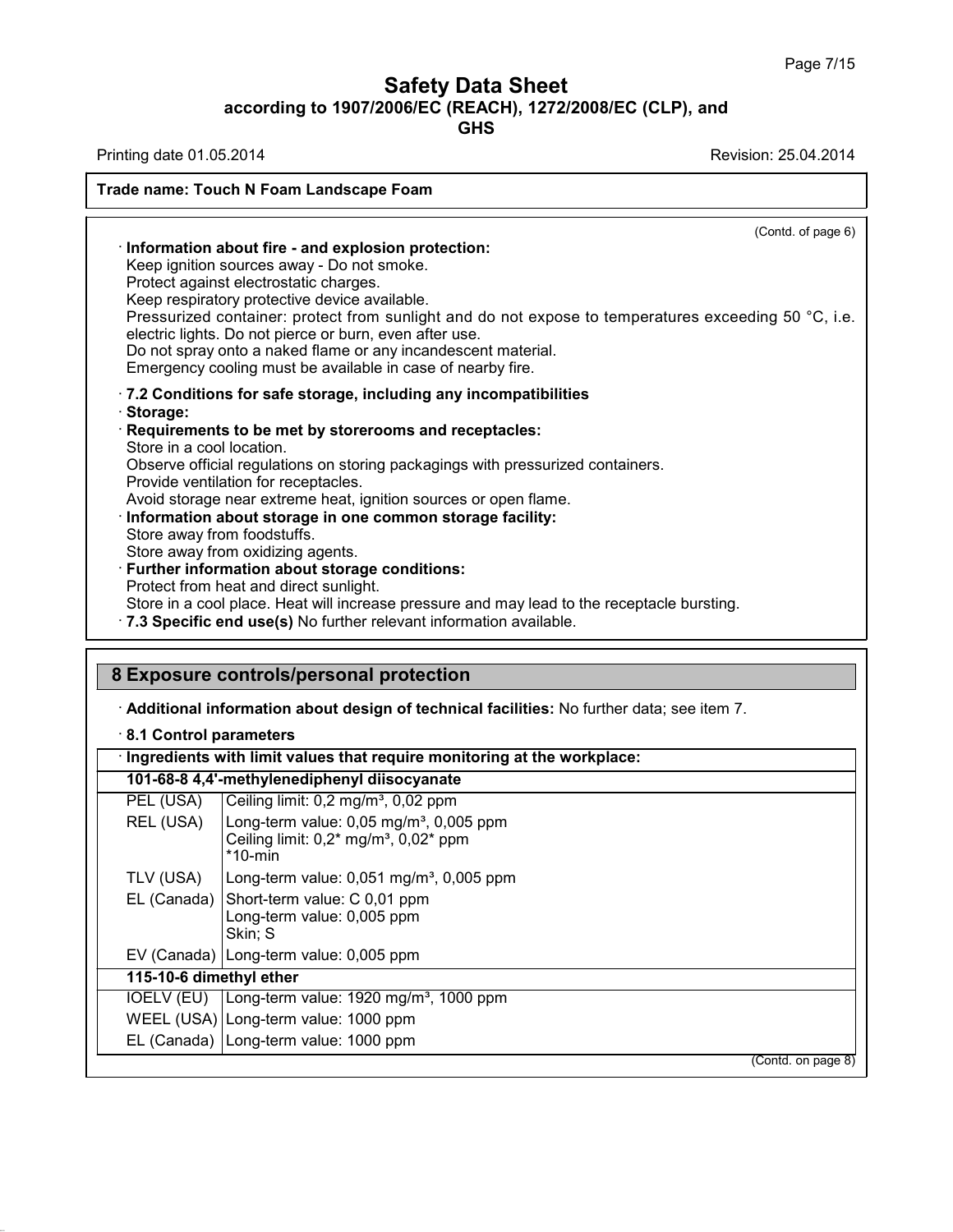Printing date 01.05.2014 **Revision: 25.04.2014** 

38.0.33

## **Trade name: Touch N Foam Landscape Foam**

|                                                          | (Contd. of page 7)                                                                                                                                                                                                                                                                                                                                                                                                                                                                                                                                                                                                            |
|----------------------------------------------------------|-------------------------------------------------------------------------------------------------------------------------------------------------------------------------------------------------------------------------------------------------------------------------------------------------------------------------------------------------------------------------------------------------------------------------------------------------------------------------------------------------------------------------------------------------------------------------------------------------------------------------------|
| 72-28-5 Isobutane                                        |                                                                                                                                                                                                                                                                                                                                                                                                                                                                                                                                                                                                                               |
| <b>REL (USA)</b>                                         | Long-term value: 1900 mg/m <sup>3</sup> , 800 ppm                                                                                                                                                                                                                                                                                                                                                                                                                                                                                                                                                                             |
| TLV (USA)                                                | Short-term value: 2370 mg/m <sup>3</sup> , 1000 ppm                                                                                                                                                                                                                                                                                                                                                                                                                                                                                                                                                                           |
| EL (Canada)                                              | Short-term value: 750 ppm<br>Long-term value: 600 ppm                                                                                                                                                                                                                                                                                                                                                                                                                                                                                                                                                                         |
|                                                          | EV (Canada) Long-term value: 800 ppm                                                                                                                                                                                                                                                                                                                                                                                                                                                                                                                                                                                          |
| 74-98-6 propane                                          |                                                                                                                                                                                                                                                                                                                                                                                                                                                                                                                                                                                                                               |
| PEL (USA)                                                | Long-term value: 1800 mg/m <sup>3</sup> , 1000 ppm                                                                                                                                                                                                                                                                                                                                                                                                                                                                                                                                                                            |
| REL (USA)                                                | Long-term value: 1800 mg/m <sup>3</sup> , 1000 ppm                                                                                                                                                                                                                                                                                                                                                                                                                                                                                                                                                                            |
| TLV (USA)                                                | refer to Appendix F: minimal oxygen content                                                                                                                                                                                                                                                                                                                                                                                                                                                                                                                                                                                   |
|                                                          | EL (Canada) Long-term value: 1000 ppm                                                                                                                                                                                                                                                                                                                                                                                                                                                                                                                                                                                         |
|                                                          | EV (Canada) Long-term value: 1,000 ppm                                                                                                                                                                                                                                                                                                                                                                                                                                                                                                                                                                                        |
| 1333-86-4 Carbon black                                   |                                                                                                                                                                                                                                                                                                                                                                                                                                                                                                                                                                                                                               |
| PEL (USA)                                                | Long-term value: 3,5 mg/m <sup>3</sup>                                                                                                                                                                                                                                                                                                                                                                                                                                                                                                                                                                                        |
| REL (USA)                                                | Long-term value: 3,5* mg/m <sup>3</sup>                                                                                                                                                                                                                                                                                                                                                                                                                                                                                                                                                                                       |
|                                                          | *0,1 in presence of PAHs;See Pocket Guide Apps.A+C                                                                                                                                                                                                                                                                                                                                                                                                                                                                                                                                                                            |
| TLV (USA)                                                | Long-term value: 3* mg/m <sup>3</sup>                                                                                                                                                                                                                                                                                                                                                                                                                                                                                                                                                                                         |
|                                                          | *inhalable fraction                                                                                                                                                                                                                                                                                                                                                                                                                                                                                                                                                                                                           |
| EL (Canada)                                              | Long-term value: 3 mg/m <sup>3</sup><br><b>IARC 2B</b>                                                                                                                                                                                                                                                                                                                                                                                                                                                                                                                                                                        |
|                                                          | EV (Canada) Long-term value: 3,5 mg/m <sup>3</sup>                                                                                                                                                                                                                                                                                                                                                                                                                                                                                                                                                                            |
| 8.2 Exposure controls                                    | · PNECs No further relevant information available.<br>Additional information: The lists valid during the making were used as basis.<br>· Personal protective equipment:<br>General protective and hygienic measures:<br>The usual precautionary measures are to be adhered to when handling chemicals.<br>Keep away from foodstuffs, beverages and feed.<br>Immediately remove all soiled and contaminated clothing.<br>Wash hands before breaks and at the end of work.<br>Do not inhale gases / fumes / aerosols.<br>Avoid contact with the eyes and skin.<br>Clean skin thoroughly immediately after handling the product. |
| <b>Respiratory protection:</b><br>· Protection of hands: | Combined Organic Vapor and Particulate Respirator is recommended for use during all<br>processing activities.                                                                                                                                                                                                                                                                                                                                                                                                                                                                                                                 |
|                                                          | Protective gloves                                                                                                                                                                                                                                                                                                                                                                                                                                                                                                                                                                                                             |

(Contd. on page 9)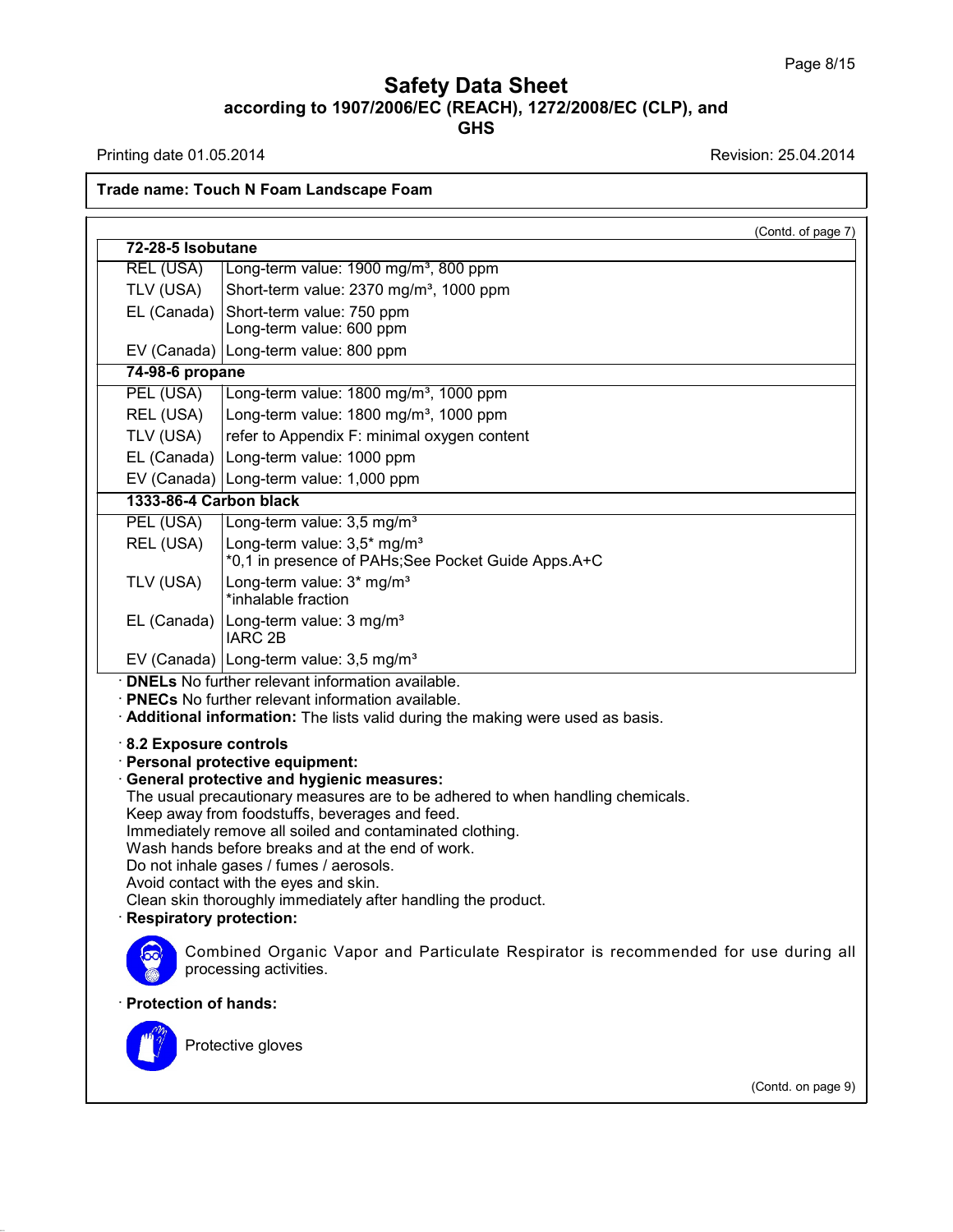**GHS**

Printing date 01.05.2014 **Printing date 01.05.2014** 

#### **Trade name: Touch N Foam Landscape Foam**

(Contd. of page 8)

The glove material has to be impermeable and resistant to the product/ the substance/ the preparation. Selection of the glove material on consideration of the penetration times, rates of diffusion and the degradation.

#### · **Material of gloves**

The selection of the suitable gloves does not only depend on the material, but also on further marks of quality and varies from manufacturer to manufacturer. As the product is a preparation of several substances, the resistance of the glove material can not be calculated in advance and has therefore to be checked prior to the application.

#### · **Penetration time of glove material**

The exact break through time has to be found out by the manufacturer of the protective gloves and has to be observed.

#### · **Eye protection:**



38.0.33

Safety glasses

· **Body protection:** Protective work clothing

· **Limitation and supervision of exposure into the environment**

No further relevant information available.

· **Risk management measures**

See Section 7 for additional information.

No further relevant information available.

## **9 Physical and chemical properties**

| 9.1 Information on basic physical and chemical properties<br><b>General Information</b><br>· Appearance: |                                                     |                     |
|----------------------------------------------------------------------------------------------------------|-----------------------------------------------------|---------------------|
| Form:                                                                                                    | Aerosol                                             |                     |
| Colour:                                                                                                  | <b>Black</b>                                        |                     |
| · Odour:                                                                                                 | Light                                               |                     |
|                                                                                                          | Petroleum-like                                      |                     |
| Odour threshold:                                                                                         | Not determined.                                     |                     |
| · pH-value:                                                                                              | Not determined.                                     |                     |
| Change in condition<br><b>Melting point/Melting range:</b><br><b>Boiling point/Boiling range:</b>        | Not Determined.<br>$-44$ °F / $-42$ °C (propellant) |                     |
| $\cdot$ Flash point:                                                                                     | $-155$ °F / $-104$ °C (propellant)                  |                     |
| $\cdot$ Flammability (solid, gaseous):                                                                   | Not applicable.                                     |                     |
| · Auto/Self-ignition temperature:                                                                        | Not determined.                                     |                     |
| · Decomposition temperature:                                                                             | Not determined.                                     |                     |
| · Self-igniting:                                                                                         | Product is not self-igniting.                       |                     |
|                                                                                                          |                                                     | (Contd. on page 10) |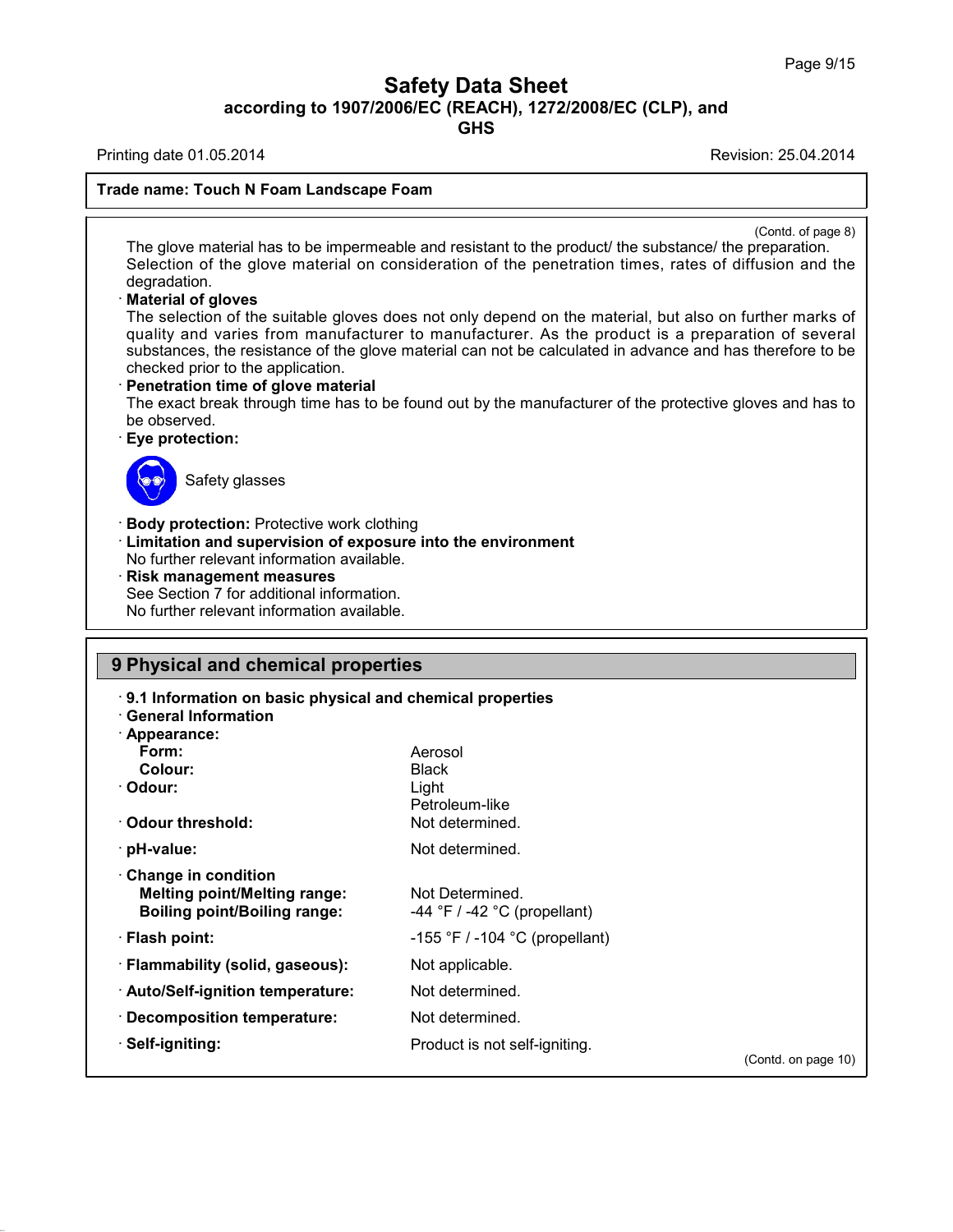Printing date 01.05.2014 **Printing date 01.05.2014** 

38.0.33

### **Trade name: Touch N Foam Landscape Foam**

| Product is not explosive. However, formation of explosive air/<br>vapour mixtures are possible.<br>Not determined.<br>Not determined. |
|---------------------------------------------------------------------------------------------------------------------------------------|
|                                                                                                                                       |
|                                                                                                                                       |
|                                                                                                                                       |
| Not determined.                                                                                                                       |
| $1,01$ g/cm <sup>3</sup><br>Not determined.<br>Not determined.<br>Not applicable.                                                     |
| Not miscible or difficult to mix.                                                                                                     |
| · Partition coefficient (n-octanol/water): Not determined.                                                                            |
| Not determined.<br>Not determined.                                                                                                    |
| No further relevant information available.                                                                                            |
|                                                                                                                                       |

· **10.2 Chemical stability** · **Thermal decomposition / conditions to be avoided:** No decomposition if used and stored according to specifications. · **10.3 Possibility of hazardous reactions** Develops readily flammable gases/fumes. Flammable. Reacts with oxidizing agents. Can form explosive mixtures in air if heated above flash point and/or when sprayed or atomised. Danger of receptacles bursting because of high vapour pressure when heated. Contact with acids releases toxic gases. Toxic fumes may be released if heated above the decomposition point. · **10.4 Conditions to avoid** Keep ignition sources away - Do not smoke. Store away from oxidizing agents. · **10.5 Incompatible materials:** No further relevant information available. · **10.6 Hazardous decomposition products:** Carbon monoxide and carbon dioxide Nitrogen oxides (NOx) (Contd. on page 11)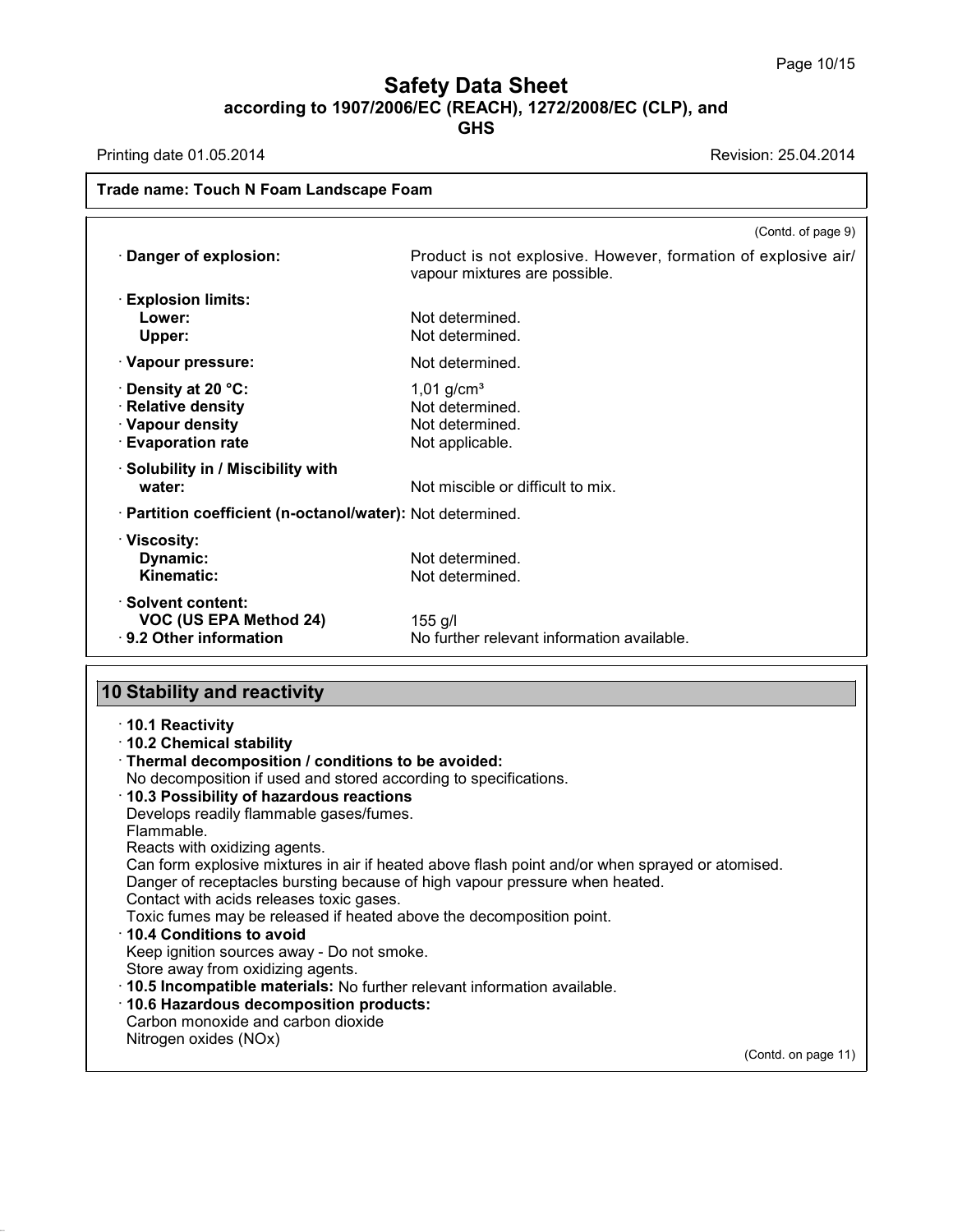Printing date 01.05.2014 **Review 1.03.2014** Revision: 25.04.2014

(Contd. of page 10)

#### **Trade name: Touch N Foam Landscape Foam**

Hydrogen cyanide (prussic acid)

## **11 Toxicological information**

## · **11.1 Information on toxicological effects**

· **Acute toxicity:**

### · **LD/LC50 values relevant for classification:**

#### **101-68-8 4,4'-methylenediphenyl diisocyanate**

Oral LD50 2200 mg/kg (mouse)

### · **Primary irritant effect:**

· **on the skin:** Irritant to skin and mucous membranes.

· **on the eye:** Irritating effect.

#### · **Sensitization:**

Sensitization possible through inhalation.

Sensitization possible through skin contact.

· **Subacute to chronic toxicity:**

Inhalation of concentrated vapours as well as oral intake will lead to anaesthesia-like conditions and headache, dizziness, etc.

### · **Additional toxicological information:**

The product shows the following dangers according to the calculation method of the General EU Classification Guidelines for Preparations as issued in the latest version: **Harmful** 

Irritant

Danger through skin adsorption.

Toxic and/or corrosive effects may be delayed up to 24 hours.

Suspected of causing cancer.

In addition to local irritant manifestations, there is a narcotic effect when inhaling high concentrations, with high danger of central respiratory arrest.

- · **Acute effects (acute toxicity, irritation and corrosivity):** Vapours have narcotic effect.
- · **Repeated dose toxicity:**

May cause damage to organs through prolonged or repeated exposure.

Repeated exposures may result in skin and/or respiratory sensitivity.

## **12 Ecological information**

· **12.1 Toxicity**

- · **Aquatic toxicity:** No further relevant information available.
- · **12.2 Persistence and degradability** No further relevant information available.
- · **12.3 Bioaccumulative potential** No further relevant information available.
- · **12.4 Mobility in soil** No further relevant information available.
- · **Additional ecological information:**
- · **General notes:**

38.0.33

Water hazard class 2 (German Regulation) (Self-assessment): hazardous for water Do not allow product to reach ground water, water course or sewage system. Danger to drinking water if even small quantities leak into the ground.

(Contd. on page 12)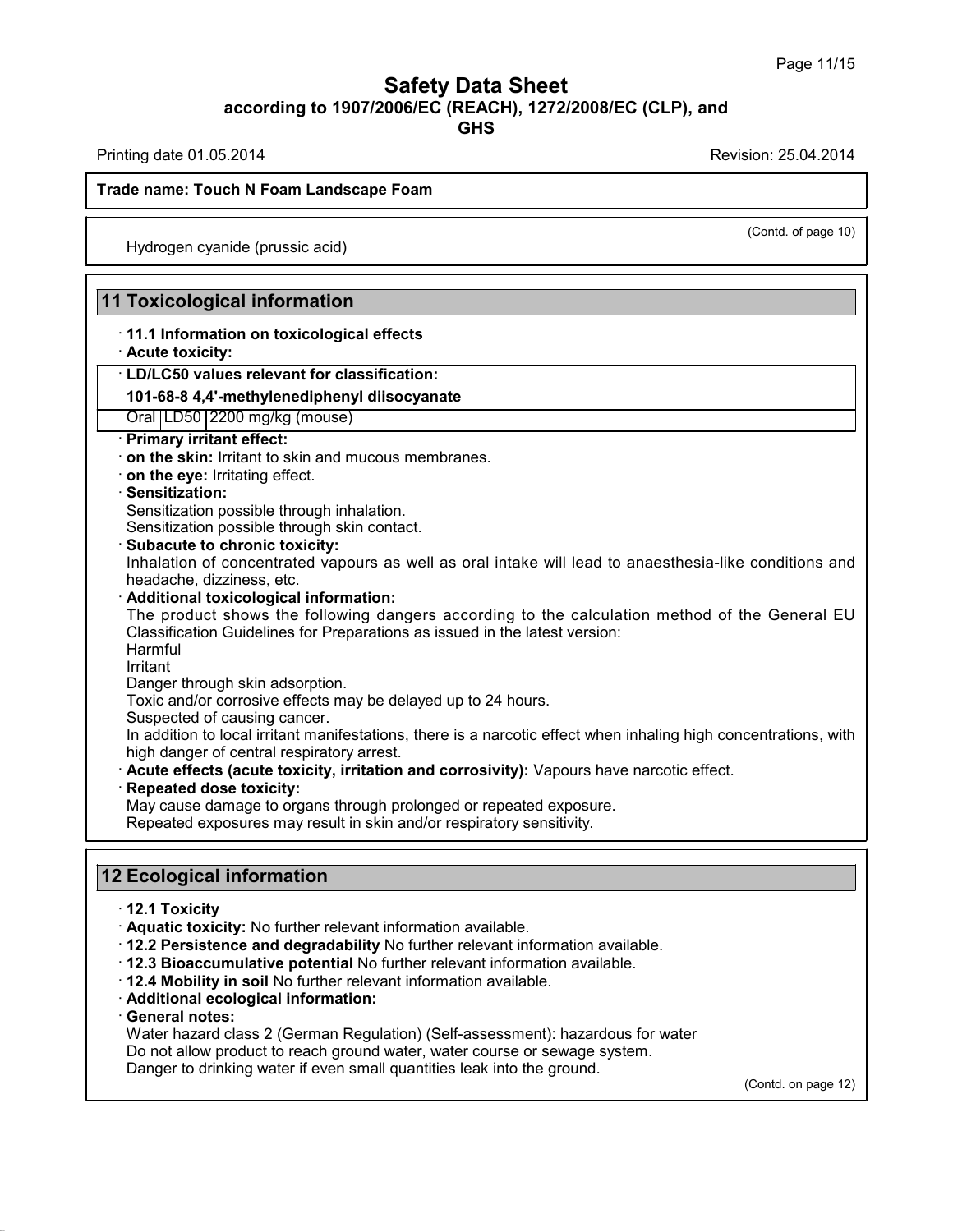**GHS**

Printing date 01.05.2014 **Printing date 01.05.2014** 

(Contd. of page 11)

### **Trade name: Touch N Foam Landscape Foam**

### · **12.5 Results of PBT and vPvB assessment**

· **PBT:** Not applicable.

· **vPvB:** Not applicable.

· **12.6 Other adverse effects** No further relevant information available.

## **13 Disposal considerations**

### · **13.1 Waste treatment methods**

#### · **Recommendation**

Must not be disposed together with household garbage. Do not allow product to reach sewage system. Can be burned with household garbage after consulting with the waste disposal facility operator and the pertinent authorities and adhering to the necessary technical regulations.

Can be disposed of with household garbage after solidification following consultation with the waste disposal facility operator and the pertinent authorities and adhering to the necessary technical regulations.

#### · **Uncleaned packaging:**

38.0.33

· **Recommendation:** Disposal must be made according to official regulations.

# **14 Transport information** · **14.1 UN-Number** · **DOT, ADR, IMDG, IATA** UN1950 · **14.2 UN proper shipping name** Limited Quantity for packages less than 30 kg (66 lb) and inner packagings less than 1 L (0.3 gal). · **DOT** Aerosols, flammable · **ADR** 1950 AEROSOLS, flammable<br>· **IMDG. IATA** 1950 AEROSOLS. flammable AEROSOLS, flammable · **14.3 Transport hazard class(es)** · **DOT** · **Class** 2.1 · **Label** 2.1 · **ADR** · **Class** 2 5F Gases. (Contd. on page 13)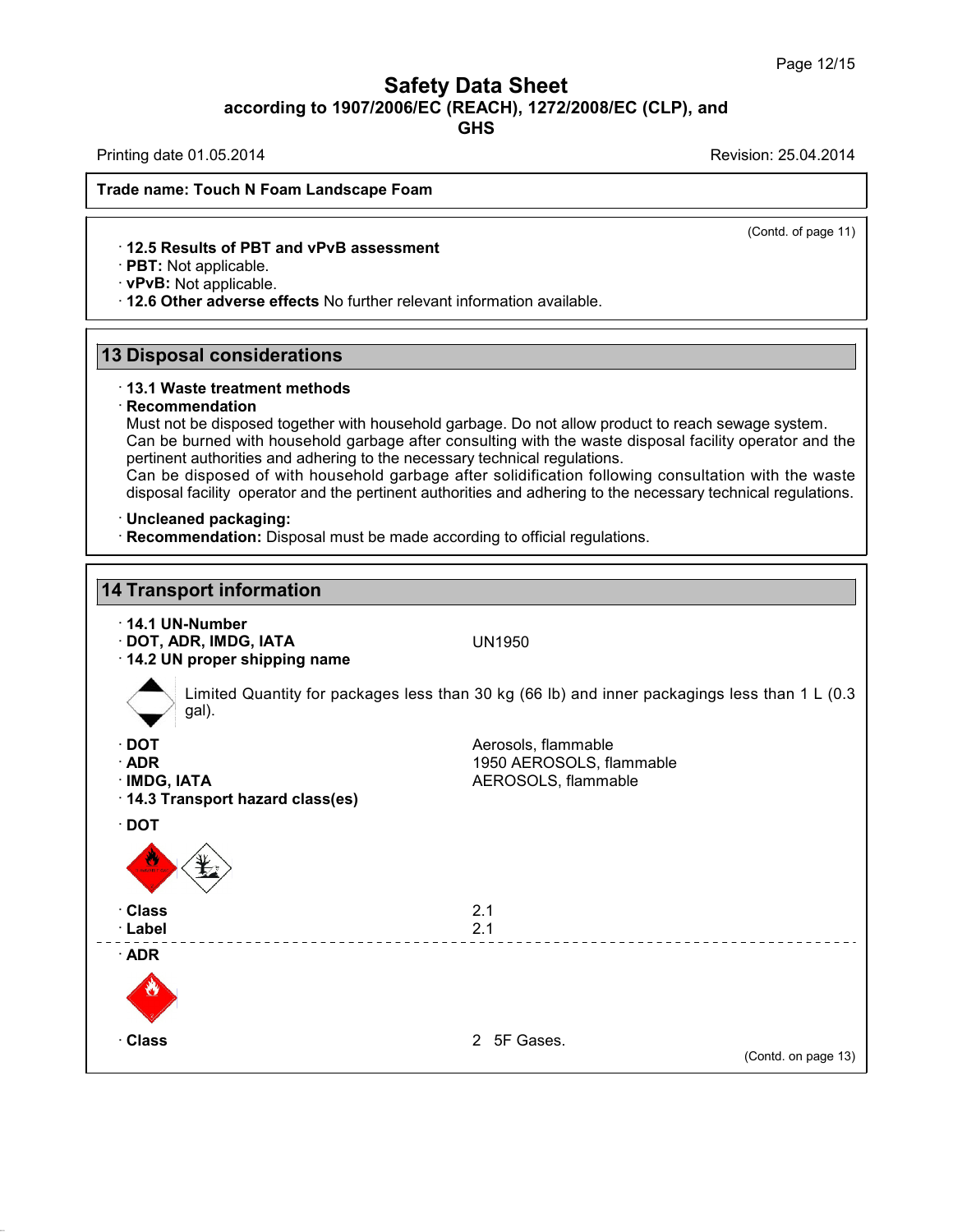**GHS**

Printing date 01.05.2014 **Revision: 25.04.2014** 

| 2.1<br>· Class<br>2.1<br>· Label<br>14.4 Packing group<br>· DOT, ADR, IMDG, IATA<br>Not Regulated<br>14.5 Environmental hazards:<br>· Marine pollutant:<br><b>No</b><br>14.6 Special precautions for user<br>Warning: Gases.<br>Danger code (Kemler):<br>· EMS Number:<br>$F-D, S-U$<br>14.7 Transport in bulk according to Annex II of<br><b>MARPOL73/78 and the IBC Code</b><br>Not applicable.<br>· Transport/Additional information:<br>$\cdot$ ADR<br>· Limited quantities (LQ)<br>1L<br>· Transport category<br>$\overline{2}$<br>· Tunnel restriction code<br>D<br>· UN "Model Regulation":<br>UN1950, AEROSOLS, flammable, 2.1<br><b>15 Regulatory information</b><br>15.1 Safety, health and environmental regulations/legislation specific for the substance or mixture<br>· United States (USA)<br>· SARA | · Label      | 2.1 | (Contd. of page 12) |
|----------------------------------------------------------------------------------------------------------------------------------------------------------------------------------------------------------------------------------------------------------------------------------------------------------------------------------------------------------------------------------------------------------------------------------------------------------------------------------------------------------------------------------------------------------------------------------------------------------------------------------------------------------------------------------------------------------------------------------------------------------------------------------------------------------------------|--------------|-----|---------------------|
|                                                                                                                                                                                                                                                                                                                                                                                                                                                                                                                                                                                                                                                                                                                                                                                                                      | · IMDG, IATA |     |                     |
|                                                                                                                                                                                                                                                                                                                                                                                                                                                                                                                                                                                                                                                                                                                                                                                                                      |              |     |                     |
|                                                                                                                                                                                                                                                                                                                                                                                                                                                                                                                                                                                                                                                                                                                                                                                                                      |              |     |                     |
|                                                                                                                                                                                                                                                                                                                                                                                                                                                                                                                                                                                                                                                                                                                                                                                                                      |              |     |                     |
|                                                                                                                                                                                                                                                                                                                                                                                                                                                                                                                                                                                                                                                                                                                                                                                                                      |              |     |                     |
|                                                                                                                                                                                                                                                                                                                                                                                                                                                                                                                                                                                                                                                                                                                                                                                                                      |              |     |                     |
|                                                                                                                                                                                                                                                                                                                                                                                                                                                                                                                                                                                                                                                                                                                                                                                                                      |              |     |                     |
|                                                                                                                                                                                                                                                                                                                                                                                                                                                                                                                                                                                                                                                                                                                                                                                                                      |              |     |                     |
|                                                                                                                                                                                                                                                                                                                                                                                                                                                                                                                                                                                                                                                                                                                                                                                                                      |              |     |                     |
|                                                                                                                                                                                                                                                                                                                                                                                                                                                                                                                                                                                                                                                                                                                                                                                                                      |              |     |                     |
|                                                                                                                                                                                                                                                                                                                                                                                                                                                                                                                                                                                                                                                                                                                                                                                                                      |              |     |                     |
|                                                                                                                                                                                                                                                                                                                                                                                                                                                                                                                                                                                                                                                                                                                                                                                                                      |              |     |                     |
|                                                                                                                                                                                                                                                                                                                                                                                                                                                                                                                                                                                                                                                                                                                                                                                                                      |              |     |                     |
|                                                                                                                                                                                                                                                                                                                                                                                                                                                                                                                                                                                                                                                                                                                                                                                                                      |              |     |                     |
|                                                                                                                                                                                                                                                                                                                                                                                                                                                                                                                                                                                                                                                                                                                                                                                                                      |              |     |                     |
|                                                                                                                                                                                                                                                                                                                                                                                                                                                                                                                                                                                                                                                                                                                                                                                                                      |              |     |                     |
|                                                                                                                                                                                                                                                                                                                                                                                                                                                                                                                                                                                                                                                                                                                                                                                                                      |              |     |                     |
|                                                                                                                                                                                                                                                                                                                                                                                                                                                                                                                                                                                                                                                                                                                                                                                                                      |              |     |                     |
|                                                                                                                                                                                                                                                                                                                                                                                                                                                                                                                                                                                                                                                                                                                                                                                                                      |              |     |                     |
|                                                                                                                                                                                                                                                                                                                                                                                                                                                                                                                                                                                                                                                                                                                                                                                                                      |              |     |                     |
|                                                                                                                                                                                                                                                                                                                                                                                                                                                                                                                                                                                                                                                                                                                                                                                                                      |              |     |                     |
|                                                                                                                                                                                                                                                                                                                                                                                                                                                                                                                                                                                                                                                                                                                                                                                                                      |              |     |                     |

· **Section 313 (Specific toxic chemical listings):**

9016-87-9 diphenylmethanediisocyanate,isomeres and homologues

101-68-8 4,4'-methylenediphenyl diisocyanate

· **TSCA (Toxic Substances Control Act):**

All ingredients are listed.

· **Proposition 65 (California):**

· **Chemicals known to cause cancer:**

Reference to Carbon Black is based on unbound respirable particles and is not generally applicable to product as supplied.

1333-86-4 Carbon black

38.0.33

100-41-4 ethylbenzene

(Contd. on page 14)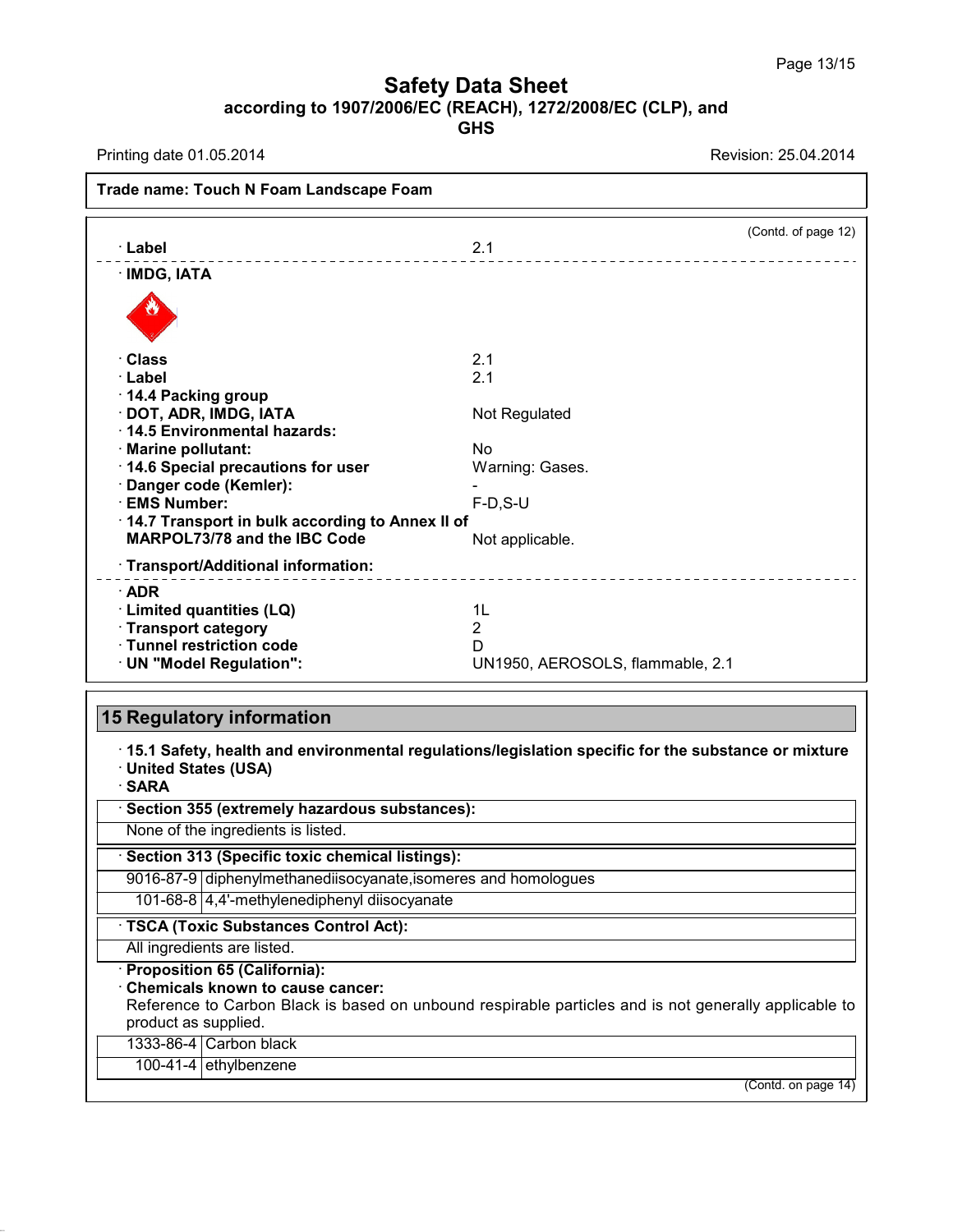Printing date 01.05.2014 **Revision: 25.04.2014** 

## **Trade name: Touch N Foam Landscape Foam**

|                                                                                           | (Contd. of page 13) |
|-------------------------------------------------------------------------------------------|---------------------|
| Chemicals known to cause reproductive toxicity for females:                               |                     |
| None of the ingredients is listed.                                                        |                     |
| Chemicals known to cause reproductive toxicity for males:                                 |                     |
| None of the ingredients is listed.                                                        |                     |
| Chemicals known to cause developmental toxicity:                                          |                     |
| None of the ingredients is listed.                                                        |                     |
| <b>Carcinogenic Categories</b>                                                            |                     |
| <b>EPA (Environmental Protection Agency)</b>                                              |                     |
| 9016-87-9 diphenylmethanediisocyanate, isomeres and homologues                            | <b>CBD</b>          |
| 101-68-8 4,4'-methylenediphenyl diisocyanate                                              | D, CBD              |
| · IARC (International Agency for Research on Cancer)                                      |                     |
| 9016-87-9 diphenylmethanediisocyanate, isomeres and homologues                            | 3                   |
| 101-68-8 4,4'-methylenediphenyl diisocyanate                                              | 3                   |
| 1333-86-4 Carbon black                                                                    | $\overline{2B}$     |
| · TLV (Threshold Limit Value established by ACGIH)                                        |                     |
| 1333-86-4 Carbon black                                                                    | A4                  |
| · NIOSH-Ca (National Institute for Occupational Safety and Health)                        |                     |
| 1333-86-4 Carbon black                                                                    |                     |
| Canada                                                                                    |                     |
| <b>Canadian Domestic Substances List (DSL)</b>                                            |                     |
| All ingredients are listed.                                                               |                     |
| Canadian Ingredient Disclosure list (limit 0.1%)                                          |                     |
| 101-68-8 4,4'-methylenediphenyl diisocyanate                                              |                     |
| <b>Canadian Ingredient Disclosure list (limit 1%)</b>                                     |                     |
| 1333-86-4 Carbon black                                                                    |                     |
| Other regulations, limitations and prohibitive regulations                                |                     |
| Substances of very high concern (SVHC) according to REACH, Article 57                     |                     |
| None of the ingredients is listed.                                                        |                     |
| · 15.2 Chemical safety assessment: A Chemical Safety Assessment has not been carried out. |                     |

## **16 Other information**

This information is based on our present knowledge. However, this shall not constitute a guarantee for any specific product features and shall not establish a legally valid contractual relationship.

# · **Relevant phrases**

38.0.33

- H220 Extremely flammable gas.<br>H280 Contains gas under pressu
- Contains gas under pressure; may explode if heated.
- H315 Causes skin irritation.
- H317 May cause an allergic skin reaction.<br>H319 Causes serious eve irritation.
- Causes serious eye irritation.

(Contd. on page 15)